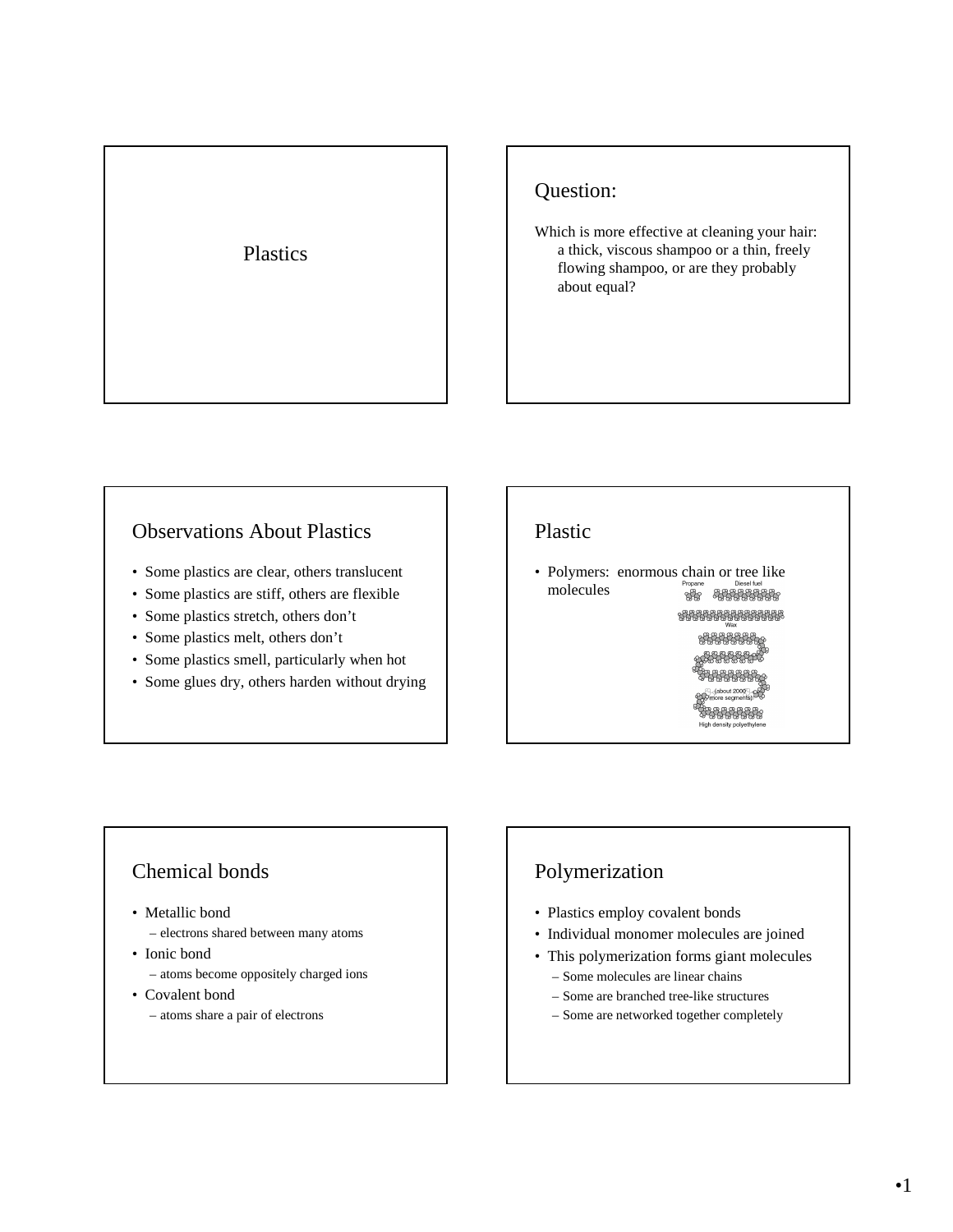

## Regimes

- Glassy: hard, brittle solid
- Glass-rubber transition: leathery
- Rubbery plateau: flexible and elastic
- Rubbery flow: viscous flow but elastic – Reptation: chains slide along their length
- Liquid flow: viscous liquid

#### Changing regimes

- Temperature
- Plasticizers
	- Chemical dissolved in a polymer to soften it
	- Shift a polymer's behavior to a different regime

#### Question:

Which is more effective at cleaning your hair: a thick, viscous shampoo or a thin, freely flowing shampoo, or are they probably about equal?

#### Thermoplastics

- Individual strands
- Change behavioral regimes when heated

#### Thermosets

- Polymers are cross-linked
- Can't melt
- Vulcanization: cross-linking of a thermoplastic